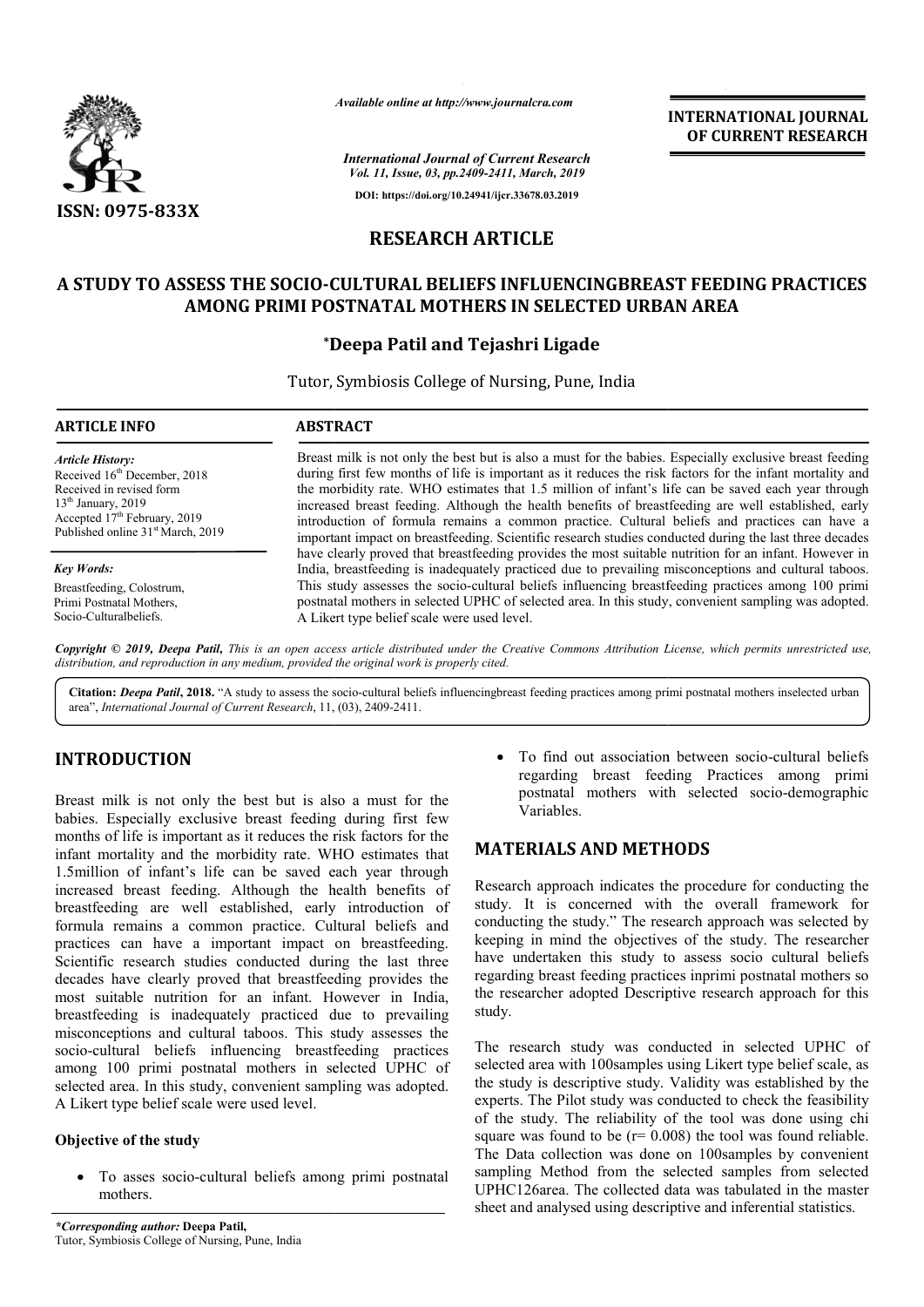#### **RESULTS**

The result revels that  $65(65%)$  of mothers were in the age group of 18-22 years; 33 (33 %) 23-27 years; and (2.0%) 28- 32years. 45(45.0%) belong to Hindu; 2(2.0%) Muslim,  $6(6.0\%)$  Christian,  $47(47.0\%)$  of the respondents from the other caste, 7 (7.0%) belonged to nuclear family; and 93(93.0%) belonged to a joint family. 14(14.0%) monthly income below Rs.5000; 83(83.0%) between Rs. 5001-10000 and 3(3.0%) above Rs, 10,000. Majority of mothers 52(52.0%) have completed their education in primary school; 39(39.0%) middle school; 4 (4.0%) higher school and higher secondary, 5(5.0%)were illiterate. 65(65.0%) subjects unemployed; 26(26.0%) were self-employed, was9(9.0%) were private employees. 94 (94.0%) were receiving the information from elders in the family;  $5(5.0\%)$  from friends;  $1(1.0\%)$  from mass media. In aspect wise analysis regarding positive belief whole the samples believes that they have to feed every 2-3 hourly and 98% of believes that breast milk is an ideal source for babies, green vegetable is an ideal source for mother, 77% of mothers do regular activities during lactation, 83% of mothers agreed that family problems have adverse effect on milk production and colostrum's have rich nutritive value and should be given to the child. In aspect wise analysis regarding negative belief 93% of mothers believes that honey and sugar water should be given before feed, 67% believed that early breast feed induces milk production, 91% believed they will be cursed by menstrual women, 88% of127mothers feeding in front of strangers affects milk production, 67% believed that their right breast contains water and left milk. The  $(\gamma 2=2.92)$ in age, in religion ( $\chi$  2 = 2.90), in type of family calculated ( $\chi$  2 =2.42) in family monthly income Calculated  $\chi$  2 value is 33.50. Education of the mother Calculated ( $\chi$  2 = 35.8). Regarding occupation ( $\chi$ 2 = 11.08); in Source of information calculated (χ  $2 = 5.07$ ). Demographic factors like age, religion, type of family, source of information and occupation the calculated value are lower than table value so it was found as not significant at 0.05 levels. Demographic factors like monthly income and education status the calculated value are higher than table value so it was found as significant at 0.05 levels.

#### **Conclusion**

The study was aims at assessing the socio cultural beliefs regarding breast feeding practices among primi postnatal mothers. In this study, the conceptual framework is developed on the basis of review of literature, clinical and community experience of the investigator. The conceptual framework of the study is based on health belief model. According to this model it gives an insight into connection between the way a person sees83his or her state of health, illness, and treatment.. The health belief model is a psychological model that attempts to explain and predict health behaviours. This is done by focusing on the attitude and beliefs of individuals. This model addresses the relationship between a person's beliefs and behaviour.

#### **REFERENCES**

- A peer reviewed journal a journal of S.S publications, repalle-522265, Guntur (dt), Andhra 94 iyarba, India.
- Ahmed a and a shoshan 2007. Factors affecting mother's choices and decisions related to breast feeding practices and weaning habits. 94iyarbak.
- Ahmed a and a shoshan 2007. Factors affecting mother's choices and decisions related to breast feeding practices and weaning habits. 97iyarbak
- Article in Australasian medical journal 3(9):618-624 September 2010 with 796 reads doi: 10.4066/amj.2012.417. 95
- Article in Australasian medical journal 3(9):618-624 September 2010 with 796 reads. Doi: 10.4066/amj.2010.417
- Bramham, GW. 2008. Community in support of breastfeeding practices in combating under nutrition in children. Solution exchange for mch community newsletter, breastfeeding month special, august 2008:10.
- Breastfeeding promotion network of India bulletin no 30.july 2007:2 11. Who exclusive breastfeeding, [cited on 28 july2008]. Available from url::http://www.who.int/nutrition/topics/exclusivebreastfee ding/en/.
- Bt Basavanthappa 2006. "Midwifery and reproductive health nursing", New Delhi, jaypee brothers. Pp-410-411.
- Bushra, F. et al. 2006. Effect of feeding practices on birth interval and morbidity among children in north western frontier in Pakistan. Available from; url: http://www.pediatrics.org/cgi/content/full/104/1/e.viewed on december.
- Chualada, pc, et al. 2002. Breast feeding and the prevalence of asthma and wheeze in children: analysis from the third national health and nutritional examination survey, 1988 – 1994, 2002 dec 87(6): 478-81. 96
- Dangi sunita 2007. An experimental study to evaluate the effectiveness of planned teaching programme on exclusive breastfeeding in terms of knowledge and practice of postnatal mothers in selected government hospital of 97iyarbakir97. Unpublished master's thesis, university of Delhi, 2007.
- Dongre, AR., Deshmukh, PR., Raurool, AP., Garg, BS. 2010. "Study from rural Wardha" Indian journal of community medicine, jul; 35 (2): 226-229.
- Gunay saka and Meliksah Ertem 2007. Breastfeeding patterns, beliefs and attitudes among 97iyarba mothers in 97iyarbakir, turkey" acta paediatrica 2007 94: 9:1303 – 1309.
- Gupta Arun, 2007. Faulty feeding practices and malnutrition. Breastfeeding promotion network of India. Available from: url: http://www.bpni.org/cgi/ wbw 2006 asp. Viewed on 2 December 2006.
- Gupta Arun, 2007. South Asia breastfeeding partners forum-4: a report (2007), 10- 12 December, New Delhi, India. Pp 1- 5.
- Helen Verny, "Nurse midwifery" 2nd edition London Jenes and Bartlett publisher's pp-502-505.
- http://www.hsj.gr/medicine/cultural-views-and-practicesrelated-tobreastfeeding.pdf1. Bramham, gw. (2008). community in support of breastfeeding practices in combating under nutrition in children. Solution exchange for MCH community newsletter, breastfeeding month special, august 2008:10.
- https://www.ncbi.nlm.nih.gov/pmc/articles/pmc2800906/
- https://www.ncbi.nlm.nih.gov/pmc/articles/pmc3049329/ 94
- https://www.ncbi.nlm.nih.gov/pmc/articles/pmc4682591/
- International breastfeeding journal20105:7doi: 10.1186/1746- 4358-5-7© dashti et al; licensee bio med central ltd. 2010 received: 3 February 2010 accepted: 28 july 2010 published: 28 july 2010.